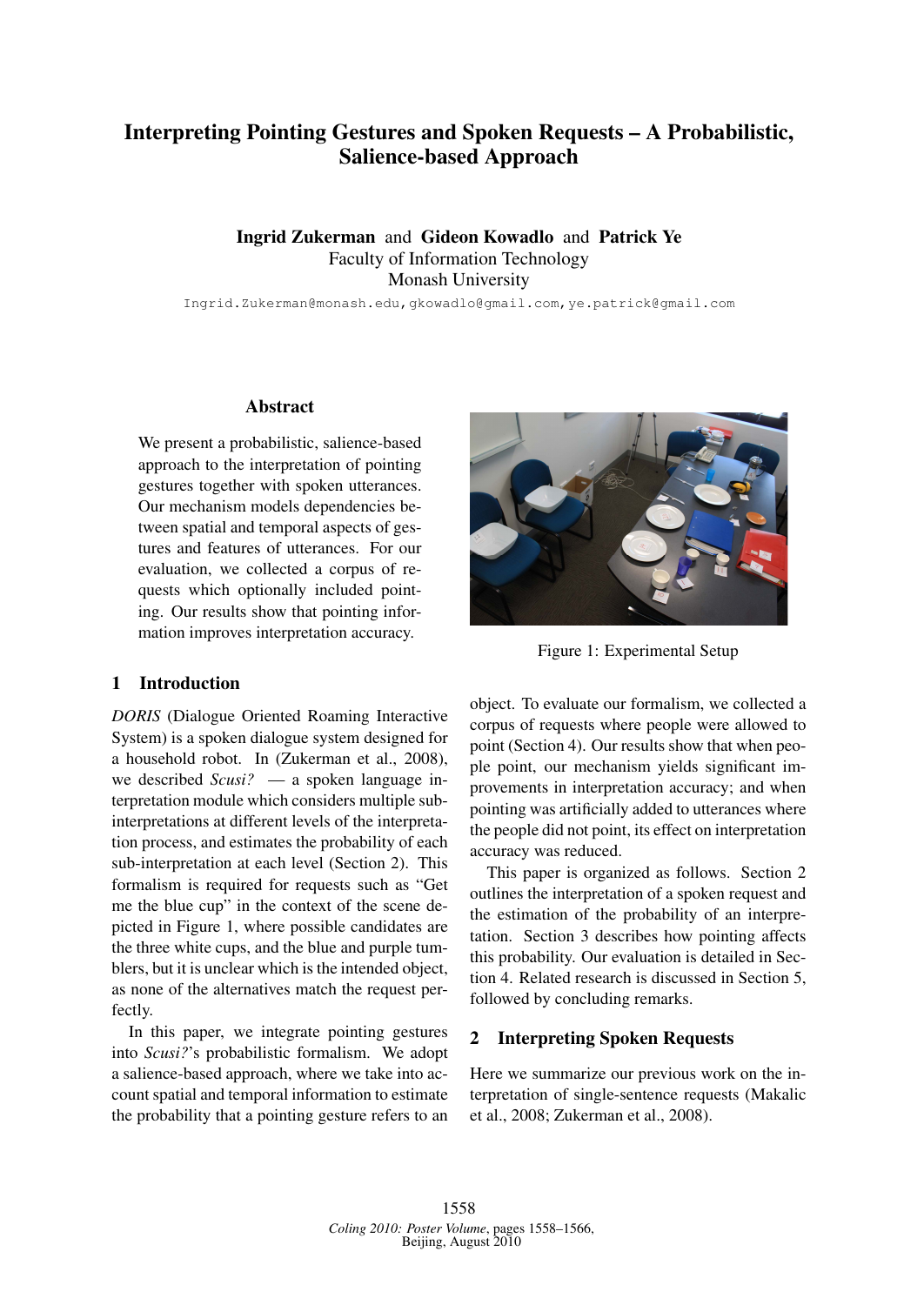*Scusi?* processes spoken input in three stages: speech recognition, parsing and semantic interpretation. First, Automatic Speech Recognition (ASR) software (Microsoft Speech SDK 5.3) generates candidate hypotheses (texts) from a speech signal. The ASR produces up to 50 texts for a spoken utterance, where each text is associated with a probability. In the parsing stage, the texts are considered in descending order of probability. Charniak's probabilistic parser (ftp://ftp.cs. brown.edu/pub/nlparser/) is applied to each text, yielding up to 50 parse trees — each associated with a probability.

During semantic interpretation, parse trees are successively mapped into two representations based on Concept Graphs (Sowa, 1984). First *Uninstantiated Concept Graphs (UCGs)*, and then *Instantiated Concept Graphs (ICGs)*. UCGs are obtained from parse trees deterministically — one parse tree generates one UCG. A UCG represents syntactic information, where the concepts correspond to the words in the parent parse tree, and the relations are derived from syntactic information in the parse tree and prepositions. Each UCG can generate many ICGs. This is done by nominating different instantiated concepts and relations from the system's knowledge base as potential realizations for each concept and relation in a UCG. Instantiated concepts are objects and actions in the domain (e.g., mug01, mug02 and cup01 are possible instantiations of the uninstantiated concept "mug"), and instantiated relations are similar to semantic role labels (Gildea and Jurafsky, 2002). The interpretation process continues until a preset number of sub-interpretations (including texts, parse trees, UCGs and ICGs) has been generated or all options have been exhausted.

Figure 2 illustrates a UCG and an ICG for the request "get the large red folder on the table". The *intrinsic* features of an object (lexical item, colour and size) are stored in the UCG node for this object. *Structural* features, which involve two objects (e.g., "*folder*-on-*table*"), are represented as sub-graphs of the UCG (and the ICG).

## 2.1 Estimating the probability of an ICG

*Scusi?* ranks candidate ICGs according to their probability of being the intended meaning of a **Utterance:** *Get the large red folder on the table*



Figure 2: UCG and ICG for a sample utterance

spoken utterance. Given a speech signal W and a context C, the probability of an ICG I,  $Pr(I|W, C)$ , is proportional to

$$
\sum_{\Lambda} \Pr(T|W) \cdot \Pr(P|T) \cdot \Pr(U|P) \cdot \Pr(I|U, C) \tag{1}
$$

where  $T$ ,  $P$  and  $U$  denote text, parse tree and UCG respectively. The summation is taken over all possible paths  $\Lambda = \{P, U\}$  from the speech wave to the ICG, because a UCG and an ICG can have more than one ancestor. As mentioned above, the ASR and the parser return an estimate of  $Pr(T|W)$  and  $Pr(P|T)$  respectively; and  $Pr(U|P) = 1$ , since the process of generating a UCG from a parse tree is deterministic. The estimation of  $Pr(I|U, C)$  is described in (Zukerman et al., 2008). Here we present the final equation obtained for  $Pr(I|U, C)$ , and outline the ideas involved in its calculation.

$$
Pr(I|U, C) \approx \prod_{k \in I} Pr(u|k, C) Pr(k|k_p, k_{gp}) Pr(k|C)
$$
\n(2)

where  $u$  is a node in UCG  $U$ ,  $k$  is the corresponding instantiated node in ICG I,  $k_p$  is k's parent node, and  $k_{gp}$  is k's grandparent node. For example, *On* is the parent of table01, and folder02 the grandparent in the ICG in Figure 2.

•  $Pr(u|k)$  is the "match probability" between the specifications for node  $u$  in UCG  $U$  and the intrinsic features of the corresponding node  $k$  in ICG  $I$ , i.e., the probability that a speaker who intended a particular object  $k$  gave the specifications in u.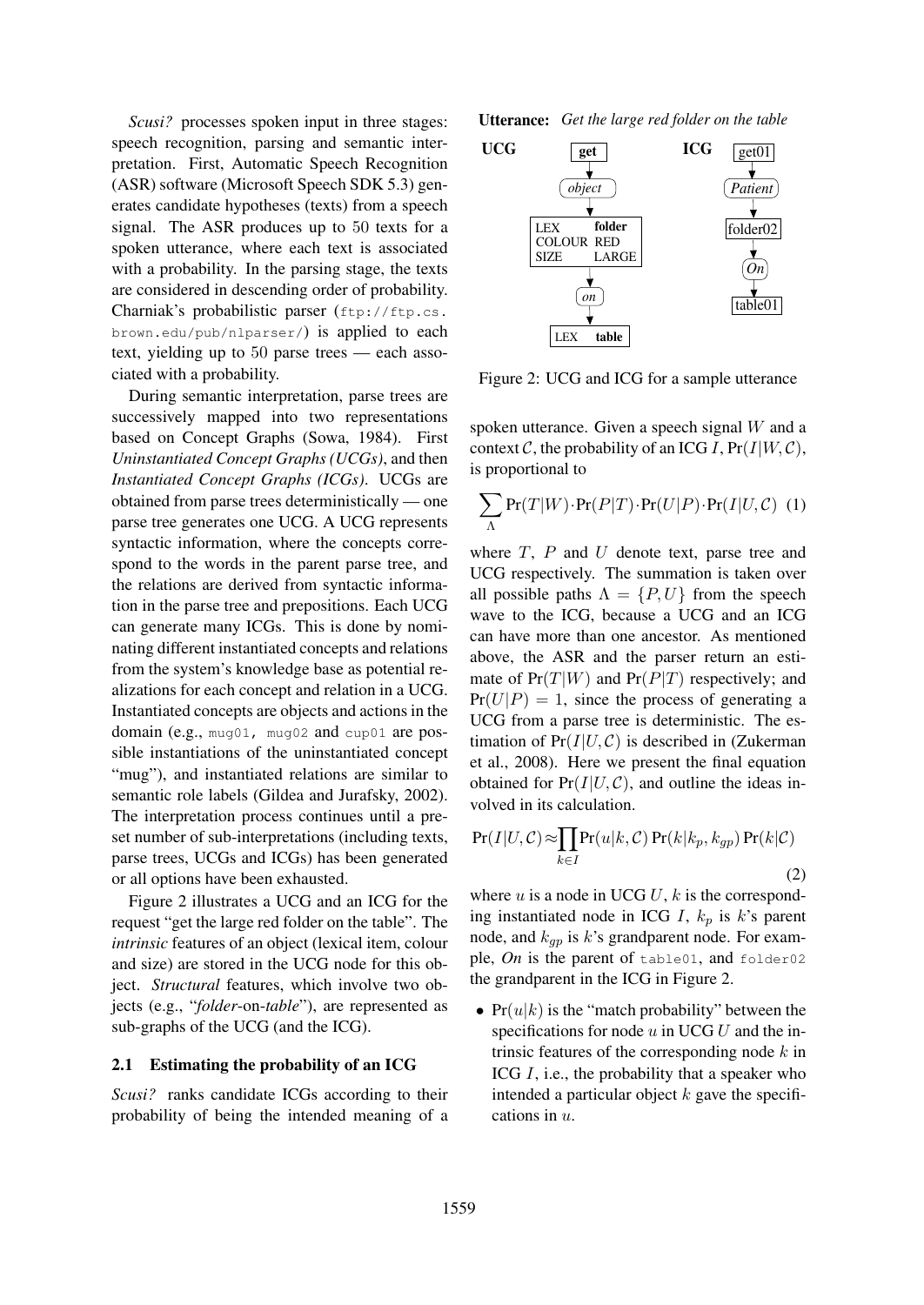- $Pr(k|k_p, k_{gp})$  represents the structural probability of ICG I, where structural information is simplified to node trigrams, e.g., whether folder02 is *On* table01.
- $Pr(k|\mathcal{C})$  is the probability of a concept in light of the context, which includes information about domain objects, actions and relations.

*Scusi?* handles three intrinsic features: lexical item, colour and size; and two structural features: ownership and several locative relations (e.g., on, under, near). The match probability  $Pr(u|k)$  and the structural probability  $Pr(k|k_p, k_{gp})$  are estimated using a distance function between the requirements specified by the user and what is found in reality — the closer the distance between the specifications and reality, the higher the probability (for details see (Makalic et al., 2008)).

#### 3 Incorporating Pointing Gestures

Pointing affects the salience of objects and the language used to refer to objects: objects in the temporal and spatial vicinity of a pointing gesture are more salient than objects that are farther away, and pointing is often associated with demonstrative determiners. Thus, the incorporation of pointing into *Scusi?* affects the following elements of Equation 2 (Section 2.1).

- $Pr(k|\mathcal{C})$  the context-based probability of an object (i.e., its salience) is affected by the time of a pointing gesture and the space it encompasses. For instance, if the user says "Get the cup" in the context of the scene in Figure 1, pointing around the time s/he said "cup", the gesture most likely refers to an object that may be called "cup". Further, among the candidate cups in Figure 1, those closer to the "pointing vector" have a higher probability.<sup>1</sup>
- $Pr(u|k, C)$  when pointing, people often use demonstrative determiners, e.g., "get me *that* cup". Also, people often use generic identifiers in conjunction with demonstrative determiners

to refer to unfamiliar objects, e.g., "that thing" to refer to a vacuum tube (Figure 1).

These probabilities are estimated in Sections 3.1 and 3.2. Our calculations are based on information returned by the gesture recognition system described in (Li and Jarvis, 2009): gesture type, time, probability and relevant parameters (e.g., a vector for a pointing gesture). Since we focus on pointing gestures, we convert the probabilities expected from Li and Jarvis's system into the probability of Pointing and that of Not Pointing, which comprises all other gestures and no gesture (these hypotheses are returned at the same time).<sup>2</sup>

## 3.1 Calculating salience from pointing

When pointing is taken into account, the probability of object  $k$  is expressed as follows.

$$
Pr(k|\mathcal{C}) = Pr(k|\mathcal{P}, \mathcal{C}) \cdot Pr(\mathcal{P}|\mathcal{C}) + Pr(k|\mathcal{P}, \mathcal{C}) \cdot Pr(\mathcal{P}|\mathcal{C})
$$
 (3)

where  $P$  designates Pointing,  $Pr(P|C)$  and its complement are returned by the gesture recognition system, and  $Pr(k|\neg P, C) = \frac{1}{N}$  (N is the number of objects in the room, i.e., in the absence of pointing, we assume that all the objects in the room are equiprobable<sup>3</sup>).

As indicated above, we posit that pointing is spatially correlated with an intended object, and temporally correlated with a word referring to the intended object. Hence, we separate Pointing into two components: spatial  $(s)$  and temporal  $(t)$ , obtaining  $\langle \mathcal{P}_s, \mathcal{P}_t \rangle$ . Thus

$$
Pr(k|\mathcal{P}, \mathcal{C}) = \frac{Pr(k, \mathcal{P}_t, \mathcal{P}_s, \mathcal{C})}{Pr(\mathcal{P}, \mathcal{C})}
$$
(4)  
= 
$$
\frac{Pr(\mathcal{P}_t|k, \mathcal{P}_s, \mathcal{C}) \cdot Pr(k|\mathcal{P}_s, \mathcal{C}) \cdot Pr(\mathcal{P}_s|\mathcal{C})}{Pr(\mathcal{P}|\mathcal{C})}
$$

We assume that given  $k$ ,  $\mathcal{P}_t$  is conditionally independent from  $P_s$ ; and that  $Pr(\mathcal{P}_s|\mathcal{C}) = Pr(\mathcal{P}|\mathcal{C}),$ i.e., the spatial probability of a pointing gesture is the probability returned by the gesture system for the entire pointing hypothesis (time and space). This yields

$$
Pr(k|\mathcal{P}, \mathcal{C}) = Pr(\mathcal{P}_t|k, \mathcal{C}) \cdot Pr(k|\mathcal{P}_s, \mathcal{C}) \qquad (5)
$$

<sup>&</sup>lt;sup>1</sup>At present, we assume that an utterance is associated with at most one pointing gesture, and that pointing pertains to objects. This assumption is supported by our user study (Section 4.1).

<sup>2</sup>Owing to timing limitations of the gesture recognition system (Section 4), we simulate its output.

<sup>&</sup>lt;sup>3</sup>At present, we do not consider dialogue salience.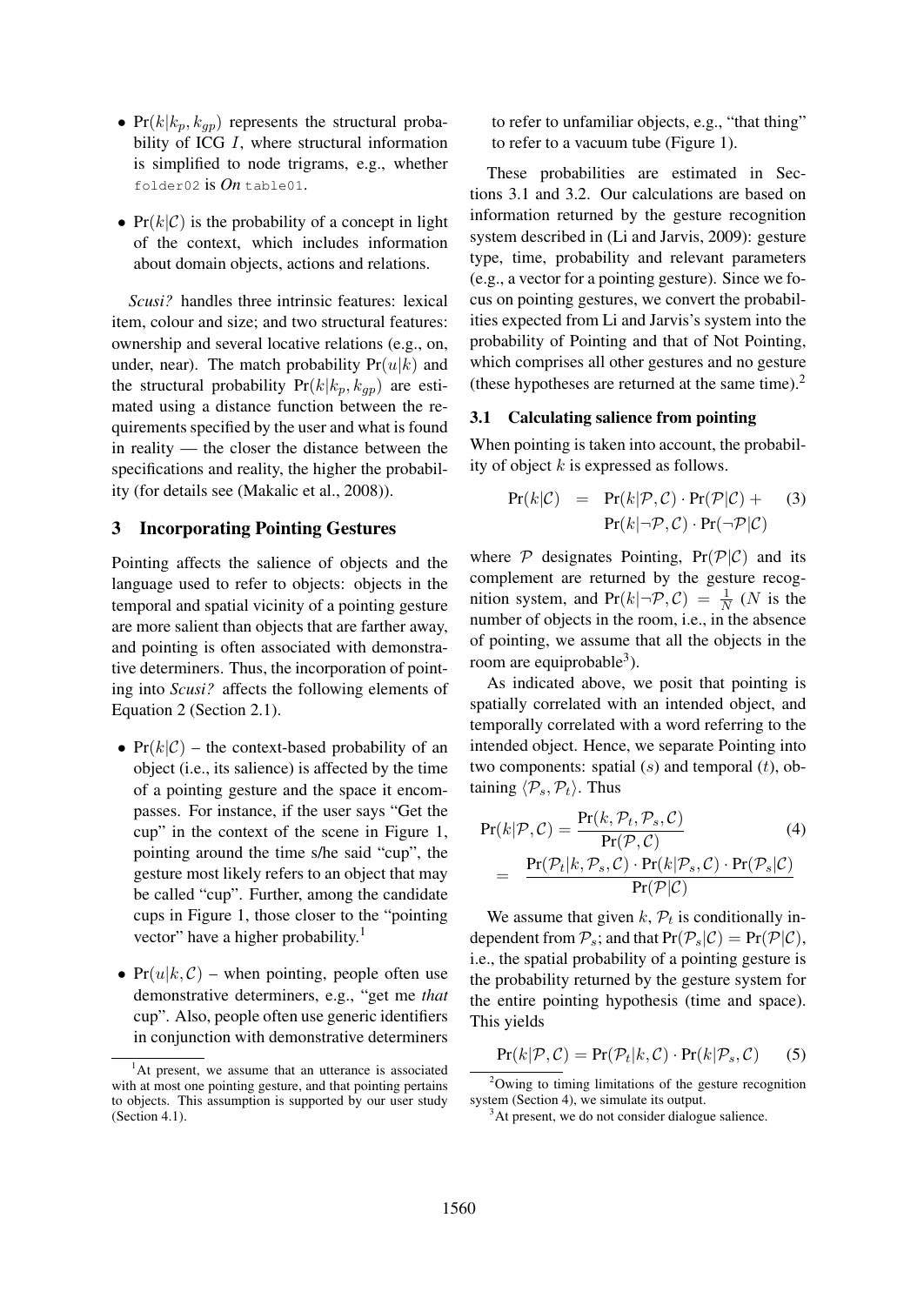

Figure 3: Spatial pointing and occlusion

where  $Pr(k|\mathcal{P}_s, C)$  and  $Pr(\mathcal{P}_t|k, C)$  are estimated as described in Section 3.1.1 and 3.1.2 respectively. This equation is smoothed as follows (and incorporated into Equation 3) to take into account objects that are (spatially or temporally) excluded from the pointing gesture.

$$
Pr'(k|\mathcal{P}, \mathcal{C}) = \frac{Pr(k|\mathcal{P}, \mathcal{C}) + \frac{1}{N}}{1 + \sum_{j=1}^{N} Pr(k_j|\mathcal{P}, \mathcal{C})}
$$
 (6)

### **3.1.1** Estimating  $Pr(k|\mathcal{P}_s, C)$

 $Pr(k|\mathcal{P}_s, C)$ , the probability that the user intended object  $k$  when pointing to a location, is estimated using a conic Gaussian density function around *PLine*, the *Pointing Line* created by extending the pointing vector returned by the gesture identification system (Figure 3(a)).<sup>4</sup>

$$
Pr(k|\mathcal{P}_s, \mathcal{C}) = \frac{\alpha \theta_k}{\sqrt{2\pi} \sigma_{P_s}(pd)} e^{-\frac{d(k, Pline)^2}{2\sigma_{P_s}^2 (pd)}} \tag{7}
$$

where  $\alpha$  is a normalizing constant;  $\sigma_{P_s}(pd)$  is the standard deviation of the Gaussian cone as a function of pd(k, *PLine*), the *projected distance* between the user's pointing hand and the projection of object k on *PLine*; d(k, *PLine*) is the shortest distance between the center of object k and *PLine*; and  $\theta_k$  is a factor that reduces the probability of object k if it is (partially) *occluded* (Figure 3(b)).

The *projected distance pd* takes into account the imprecision of pointing actions — a problem that is exacerbated by the uncertainty associated with sensing a pointing vector. A small angular

error in the detected pointing vector yields a discrepancy in the distance between the pointing line and candidate objects. This discrepancy increases as pd(k, *PLine*) increases. To compensate for this situation, we increase the variance of the Gaussian distribution linearly with the projected distance from the user's hand (we start with a small standard deviation of  $\sigma_0 = 5$  mm at the user's fingers, attributed to sensor error). This allows farther objects with a relatively high displacement from the pointing vector to be encompassed in a pointing gesture (e.g., the larger mug in Figure 3(a)), while closer objects with the same displacement are excluded (e.g., the smaller mug). This yields the following equation for the variance.

$$
\sigma_{P_s}^2(pd) = \sigma_0^2 + K \cdot pd(k, PLine)
$$

where  $K = 2.5$  mm is an empirically determined increase rate.

The *occlusion factor*  $\theta_k$  reduces the probability of objects as they become more occluded. We approximate  $\theta_k$  by considering the objects that are closer to the user than  $k$ , and estimating the extent to which these objects occlude  $k$  (Figure 3(b)). This estimate is a function of the position of these objects and their size — the larger an intervening object, the lower the probability that the user is pointing at k. These factors are taken into account as follows.

$$
\Pr(j \text{ occl } k) = \frac{\gamma}{\sqrt{2\pi}\sigma_{\theta}(pd)} e^{-\frac{(d(j, OLine) - \frac{1}{2} \dim_{\min}(j))^2}{2\sigma_{\theta}^2 (pd)}}
$$
\n(8)

where  $\gamma$  is a normalizing constant; the numerator of the exponent represents the maximum distance from the edge of object  $j$  to the line between the user's hand and object k, denoted *Object Line* (*OLine*); and

$$
\sigma_{\theta}^{2}(pd) = \frac{1}{2} \left( \sigma_{0}^{2} + K \cdot pd(j, OLine) \right)
$$

represents the variance of a cone from the user's hand to object  $k$  as a function of distance. In order to represent the idea that object  $j$  must be close to the Object Line to occlude object  $k$ , we use half the variance of that used for the "pointing cone", which yields a thinner "occlusion cone" (Figure 3(b)).  $\theta_k$  is then estimated as 1 minus the

<sup>&</sup>lt;sup>4</sup>Since this is a continuous density function, it does not directly yield a point probability. Hence, it is normalized on the basis of the largest possible returned value.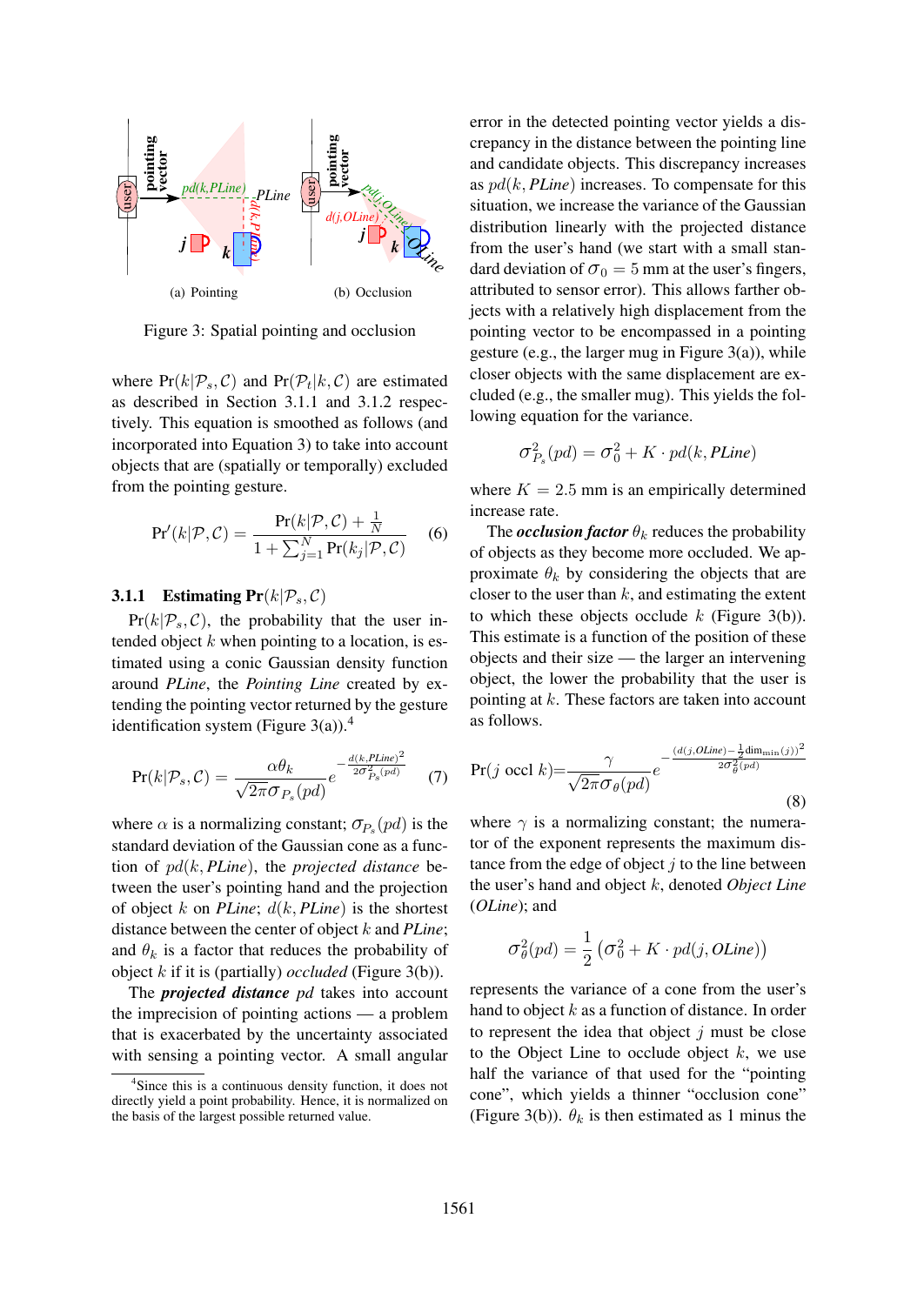maximum occlusion caused by the objects that are closer to the user than  $k$ .

$$
\theta_k = 1 - \max_{\forall j \ d(j,\text{hand}) < d(k,\text{hand})} \{ \Pr(j \ \text{occl } k) \} \quad (9)
$$

# **3.1.2** Estimating  $Pr(\mathcal{P}_t | k, C)$

 $Pr(\mathcal{P}_t | k, C)$  is obtained as follows.

$$
Pr(\mathcal{P}_t | k, \mathcal{C}) = \sum_{i=1}^{n} \frac{Pr(\mathcal{P}_t, k, W_i, \mathcal{C})}{Pr(k, \mathcal{C})}
$$
(10)

$$
\!=\!\!\sum_{i=1}^{n}\!\frac{\Pr(k|\mathcal{P}_{t},w_{i},\mathcal{C})\!\cdot\!\Pr(T(w_{i})|\mathcal{P}_{t},\mathcal{C})\!\cdot\!\Pr(\mathcal{P}_{t}|\mathcal{C})}{\Pr(k|\mathcal{C})}
$$

where  $n$  is the number of nouns in the user's utterance, and  $W_i = \langle w_i, T(w_i) \rangle$  is a tuple comprising the ith noun and the mid point of the time when it was uttered.

We make the following assumptions.

- $Pr(\mathcal{P}_t|\mathcal{C}) = 1$ , as all the gesture hypotheses are returned at the same time;
- given  $P_t$ , the timing of a word  $T(w_i)$  is conditionally independent of  $C$ ; and
- given  $w_i$ , k is conditionally independent of the timing of the pointing gesture  $P_t$ , i.e.,  $Pr(k|\mathcal{P}_t, w_i, \mathcal{C}) = Pr(k|w_i, \mathcal{C}).$

This probability is represented as

$$
Pr(k|w_i, C) = \frac{Pr(w_i|k) \cdot Pr(k|C)}{\sum_{j=1}^{N} \{Pr(w_i|k_j) \cdot Pr(k_j|C)\}}
$$

where  $N$  is the number of objects.

These assumptions yield

$$
Pr(\mathcal{P}_t|k, C) = \sum_{i=1}^n \frac{Pr(w_i|k) \cdot Pr(T(w_i)|\mathcal{P}_t)}{\sum_{j=1}^N \{Pr(w_i|k_j) \cdot Pr(k_j|C)\}}
$$
(11)

where  $Pr(T(w_i)|P_t)$ , the probability of the time of word  $w_i$  given the time of the pointing gesture, is obtained from the following Gaussian time distribution for pointing.

$$
Pr(T(w_i)|\mathcal{P}_t) = \frac{\beta}{\sqrt{2\pi}\sigma_{P_t}} e^{-\frac{(T(w_i) - PTime)^2}{2\sigma_{P_t}^2}}
$$
(12)

where  $\beta$  is a normalizing constant, *PTime* is the time of the gesture, and  $\sigma_{P_t}$  is the standard deviation of the Gaussian density function, which is currently set to 650 msec (based on our corpus).

As in our previous work (Makalic et al., 2008), we estimate  $Pr(w_i|k)$  using the Leacock and Chodorow (1998) WordNet similarity metric. This metric also yields a match probability between most objects and generic words like "object, thing, here, there", enabling us to handle requests such as "Get that *thing* over *there*".

# 3.2 Calculating the probability of a referring expression

As mentioned in Section 2, the intrinsic features previously considered in *Scusi?* are lexical item, colour and size (Makalic et al., 2008). Pointing affects referring expressions in that people may point instead of generating complex descriptions, they may employ demonstrative determiners together with generic terms such as "thing" (especially when they are unfamiliar with the name of an object), and they may use demonstrative pronouns. The first two behaviours were exhibited in our user study (Section 4), but none of our trial participants used demonstrative pronouns.

To incorporate pointing into the calculation of  $Pr(u|k, C)$ , we add determiners to *Scusi?*'s formalism for intrinsic features, which yields

$$
Pr(u|k, C) = Pr(u_{\text{lex}}, u_{\text{det}}, u_{\text{colr}}, u_{\text{size}} | k, C)
$$

After adding weights for the intrinsic features (inspired by (Dale and Reiter, 1995)), and making some simplifying assumptions, we obtain

$$
Pr(u|k, C) = \nPr(u_{\text{lex}}|k, C)^{w_{\text{lex}}} \cdot Pr(u_{\text{det}}|k, C)^{w_{\text{det}}}.
$$
\n
$$
Pr(u_{\text{colr}}|k)^{w_{\text{colr}}} \cdot Pr(u_{\text{size}}|u_{\text{lex}}, k)^{w_{\text{size}}}
$$
\n(13)

The estimation of  $Pr(u_{\text{lex}}|k, C)$ ,  $Pr(u_{\text{colr}}|k)$  and  $Pr(u_{size}|u_{lex}, k)$  is described in (Makalic et al., 2008). Here we focus on  $Pr(u_{det}|k, C)$ .

## **3.2.1** Estimating  $Pr(u_{det}|k, C)$

 $Pr(u_{det}|k, C)$  is estimated as follows.

$$
Pr(u_{det}|k, C) = \frac{Pr(k|u_{det}, C) \cdot Pr(u_{det}|\mathcal{C})}{Pr(k|\mathcal{C})}
$$
(14)  
= 
$$
\frac{Pr(k|u_{det}, C)}{Pr(k|\mathcal{C})} \left[ Pr(u_{det}|\mathcal{P}, \mathcal{C}) \cdot Pr(\mathcal{P}|\mathcal{C}) + \right]
$$

$$
Pr(u_{det}|\neg \mathcal{P}, \mathcal{C}) \cdot Pr(\neg \mathcal{P}|\mathcal{C}) \right]
$$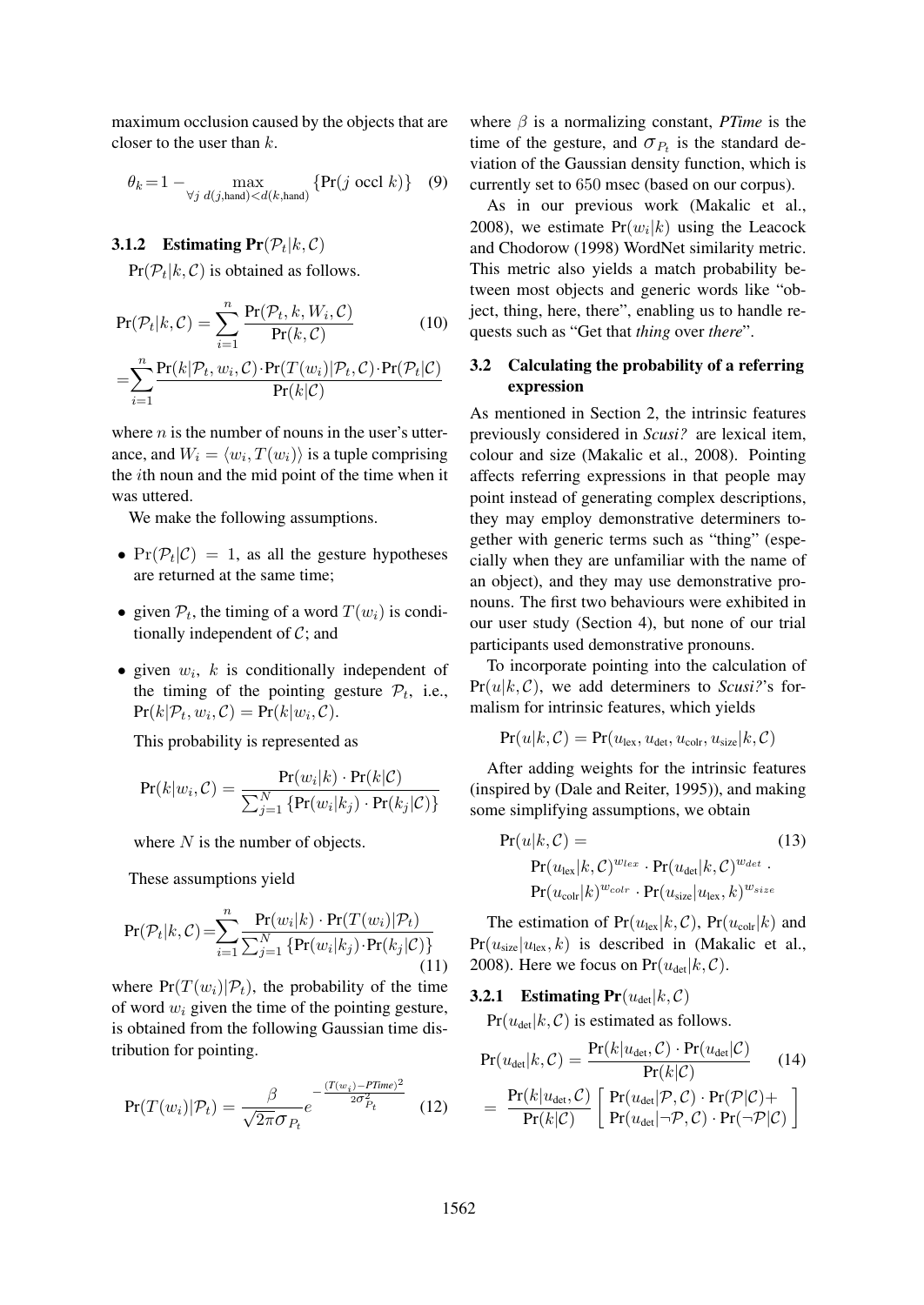where det = {def\_article, indef\_article, de-<br>monstr\_this, demonstr\_that};  $Pr(\mathcal{P}|\mathcal{C})$  and demonstr\_that };  $Pr(\neg P|\mathcal{C})$  are returned by the gesture system;  $Pr(u_{det}|\mathcal{P}, \mathcal{C})$  and  $Pr(u_{det}|\neg \mathcal{P}, \mathcal{C})$  are obtained from our corpus; and for now we assume that  $Pr(k|u_{\text{det}}, C) = Pr(k|C).$ <sup>5</sup> This yields

$$
Pr(u_{\text{det}}|k, C) = Pr(u_{\text{det}}|\mathcal{P}, C) \cdot Pr(\mathcal{P}|\mathcal{C}) + (15)
$$

$$
Pr(u_{\text{det}}|\neg \mathcal{P}, C) \cdot Pr(\neg \mathcal{P}|\mathcal{C})
$$

#### 4 Evaluation

To obtain a corpus, we conducted a user study whereby we set up a room with labeled objects (Figure 1), and asked trial participants to request 12 selected items from *DORIS* (the room included 33 items in total, including distractors, and one of the authors pretended to be *DORIS*). The objects were selected and laid out in the room to reflect a variety of conditions, e.g., common and rare objects (e.g., vacuum tube); unique, non-unique and similar objects (e.g., white cups); and objects placed near each other and far from each other.

We divided our corpus of requests into two parts: with and without pointing. *Scusi?*'s performance was tested on input obtained from the ASR and on textual input (perfect ASR). We considered two scenarios for each sub-corpus: Pointing, where our pointing mechanism was activated on the basis of a simulated pointing gesture,  $6$  and No-Pointing, where no pointing gesture was detected. This was done in order to test two hypotheses: (1) when people point, pointing information improves interpretation performance; and (2) when they do not point, even perfect pointing has little effect on interpretation performance.

*Scusi?* was set to generate at most 300 subinterpretations in total (including texts, parse trees, UCGs and ICGs) for each spoken request, and at most 200 sub-interpretations for each textual request. On average, *Scusi?* takes 10 seconds to go from texts to ICGs. An interpretation was

deemed successful if it correctly represented the speaker's intention, which was encoded in one or more *Gold ICG*s. These ICGs were manually constructed on the basis of the requested objects and the participants' utterances. Multiple Gold ICGs were allowed if there were several suitable actions and objects.

#### 4.1 The Corpus

19 people participated in the trial, generating a total of 276 requests, of which 136 involved pointing gestures (3 participants were asked to repeat the experiment after it became clear that they were refraining from pointing, as they erroneously assumed they were not allowed to gesture). We filtered out 64 requests, which included concepts our system cannot yet handle, specifically "the end of the table", projective modifiers (e.g., "behind/left"), ordinals ("first/second"), references to groups of things (e.g., "six blue pens"), and zeroand one-anaphora. This yielded 212 requests, of which 105 involved pointing gestures.

In addition, the software we used has the following limitations: the gesture recognition system (Li and Jarvis, 2009) requires users to hold a gesture for 2 seconds, and the ASR system is speaker dependent and cannot recognize certain words (e.g., "mug", "bowl" and "pen"). To circumvent these problems, each pointing gesture was manually encoded into a time-stamped vector; and one of the authors read slightly sanitized versions of participants' utterances into the ASR: "can you", "please" and "DORIS" were omitted; long prepositional phrases were shortened (e.g., "the thing with wires *sticking out of it*"); and words that were problematic for the ASR were replaced (e.g., "pencil" was used instead of "pen").

There was some difference in the length of requests with and without pointing, but it wasn't as pronounced as reported in (Johnston et al., 2002): requests with/without pointing had 5.84/6.27 words on average. ASR performance was worse for the requests that had pointing, with the top ASR interpretation being correct for only 46% of these requests, compared to 57.5% for the requests without pointing. This difference may be attributed to the ASR having trouble with sentence constructs associated with pointing. Overall

<sup>&</sup>lt;sup>5</sup>In the future, we will incorporate distance from the user to refine the probabilities of determiners.

<sup>&</sup>lt;sup>6</sup>At present, we assume accurate pointing and gesture detection, and precise information regarding the position of objects. In the near future, we will study the sensitivity of our mechanism to pointing inaccuracies, and to errors in gesture detection and scene analysis.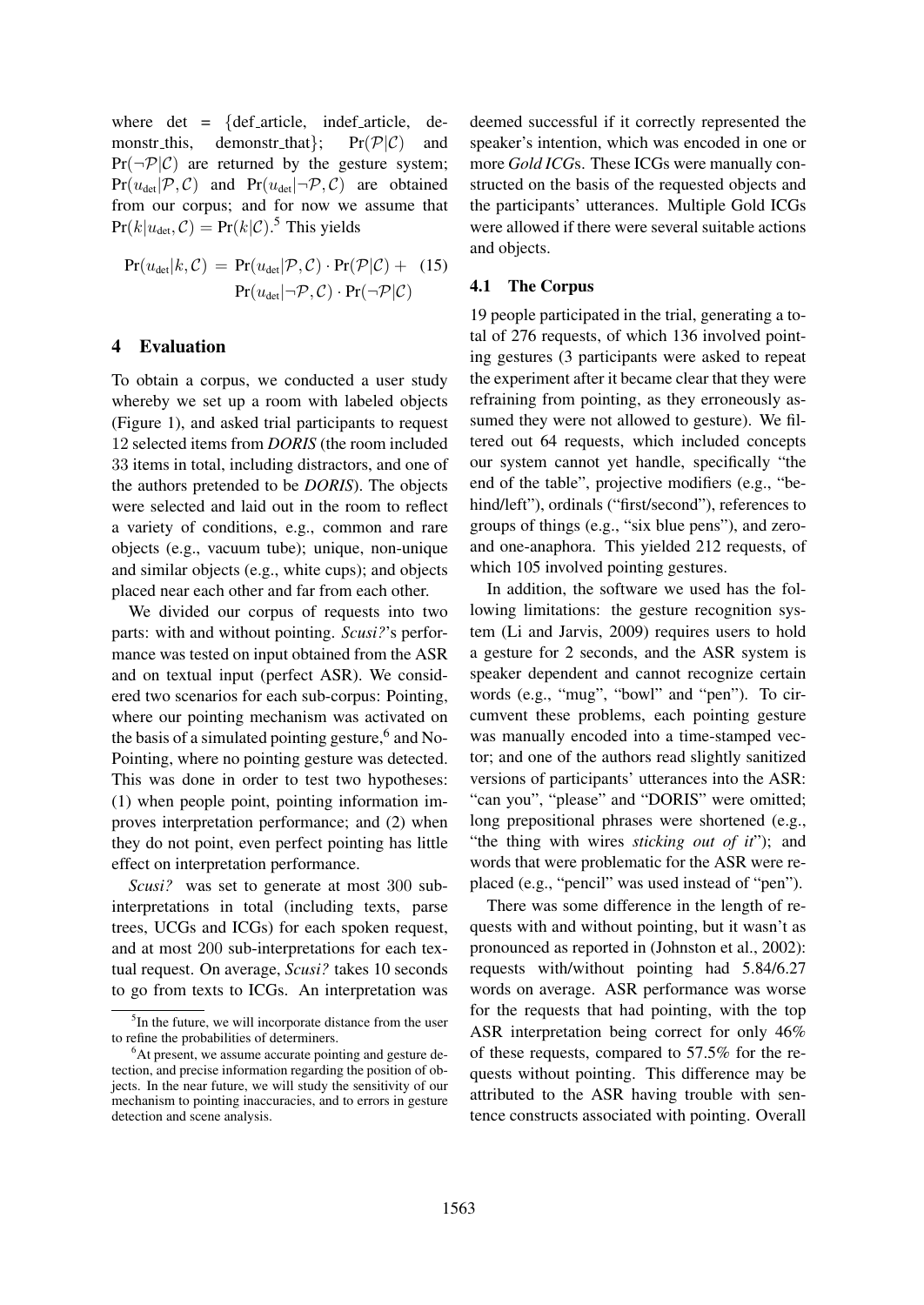|                             | % Gold ICGs in |       | Avg adj rank | $\%$ Not | Avg adj rank | % Not    |
|-----------------------------|----------------|-------|--------------|----------|--------------|----------|
|                             | top 1          | top 3 | (rank)       | found    | $(rank)$ 20  | found 20 |
| Sub-corpus without pointing |                |       |              |          |              |          |
| Text, Scusi?-NoPointing     | 89.7           | 93.5  | 4.39(0.78)   | 0.9      | 1.18(0.13)   | 4.7      |
| Text, Scusi?-Pointing       | 86.9           | 87.9  | 3.28(1.89)   | 0.9      | 0.39(0.35)   | 4.7      |
| ASR, Scusi?-NoPointing      | 81.3           | 85.0  | 4.67(0.83)   | 7.5      | 1.24(0.17)   | 12.1     |
| ASR, Scusi?-Pointing        | 79.4           | 81.3  | 5.00(2.62)   | 5.6      | 0.46(0.40)   | 12.1     |
| Sub-corpus with pointing    |                |       |              |          |              |          |
| Text, Scusi?-NoPointing     | 84.8           | 89.5  | 3.54(0.59)   | 4.8      | 1.48(0.20)   | 9.5      |
| Text, Scusi?-Pointing       | 82.9           | 86.7  | 4.19(1.63)   | 1.9      | 0.41(0.29)   | 7.6      |
| ASR, Scusi?-NoPointing      | 76.2           | 82.9  | 7.93(0.95)   | 10.5     | 1.79(0.27)   | 15.2     |
| ASR, Scusi?-Pointing        | 73.3           | 81.0  | 8.65(2.76)   | 8.6      | 0.68(0.40)   | 14.3     |

Table 1: *Scusi?*'s interpretation performance

the ASR returned the correct interpretation, at any rank, for 88% of the requests.

## 4.2 Results

Table 1 summarizes our results. Column 1 displays the test condition (sub-corpus with/without pointing, text/ASR, and with/without *Scusi?*'s pointing mechanism). Columns 2-3 show the percentage of utterances that had Gold ICGs whose probability was among the top 1 and top 3, e.g., in the sub-corpus with pointing, when *Scusi?*- Pointing was run on text, 82.9% of the utterances had Gold ICGs with the highest probability (top 1). The average *adjusted rank (AR)* and average *rank* of the Gold ICG appear in Column 4. The rank of an ICG  $I$  is its position in a list sorted in descending order of probability (starting from position 0), such that all equiprobable ICGs are deemed to have the same position. The adjusted rank of an ICG I is the mean of the positions of all ICGs that have the same probability as I. For example, if we have 4 equiprobable ICGs in positions 0-3, each has a rank of 0, but an adjusted rank of  $\frac{r_{\text{best}}+r_{\text{worst}}}{2} = 1.5$ . Column 5 shows the percentage of utterances that didn't yield a Gold ICG. Column 6 shows the average AR for interpretations with  $AR < 20$  (and their average rank), and Column 7 shows the percentage of utterances that had  $AR \geq 20$  or were not found. We distinguish between Gold ICGs with ARs 0 to 19 and total Gold ICGs that were found, because a dialogue manager is likely to inspect the promising options, i.e., those with  $AR < K$  (we assume  $K = 20$ ). In addition, there is normally a tradeoff between the number of Not Found Gold ICGs and average AR. ICGs that are not found by one approach but are found by another approach typically have a high (bad) rank when they are eventually found (Zukerman et al., 2008). Thus, an approach that fails to find such "difficult" ICGs usually yields a lower average AR than an approach that finds these ICGs. Capping the ARs of the found Gold ICGs at 20 clarifies the trade-off between average AR and Not Found.

Our results show that, as expected, the main role of pointing is in referent disambiguation. This is evident from the significant reduction in average AR-20 (Column 6) for the pointing and no-pointing sub-corpora, under the text/ASR input conditions. All the differences are statistically significant with  $p < 0.01$ .<sup>7</sup> Nonetheless, the improvements in average AR-20 obtained by artificially introduced pointing in the no-pointing subcorpus are smaller for both text and ASR than the improvements obtained with actual pointing. We posit that this smaller impact is due to the fact that utterances without pointing are more descriptive than those with pointing, hence benefitting less from the disambiguating effect of pointing.

The Pointing condition has a seemingly adverse effect on the number of interpretations with top ranks (Columns 2-3). This is explained by the fact

<sup>&</sup>lt;sup>7</sup>The differences were calculated using a paired  $t$ -test for all the Gold ICGs that were found in both configurations.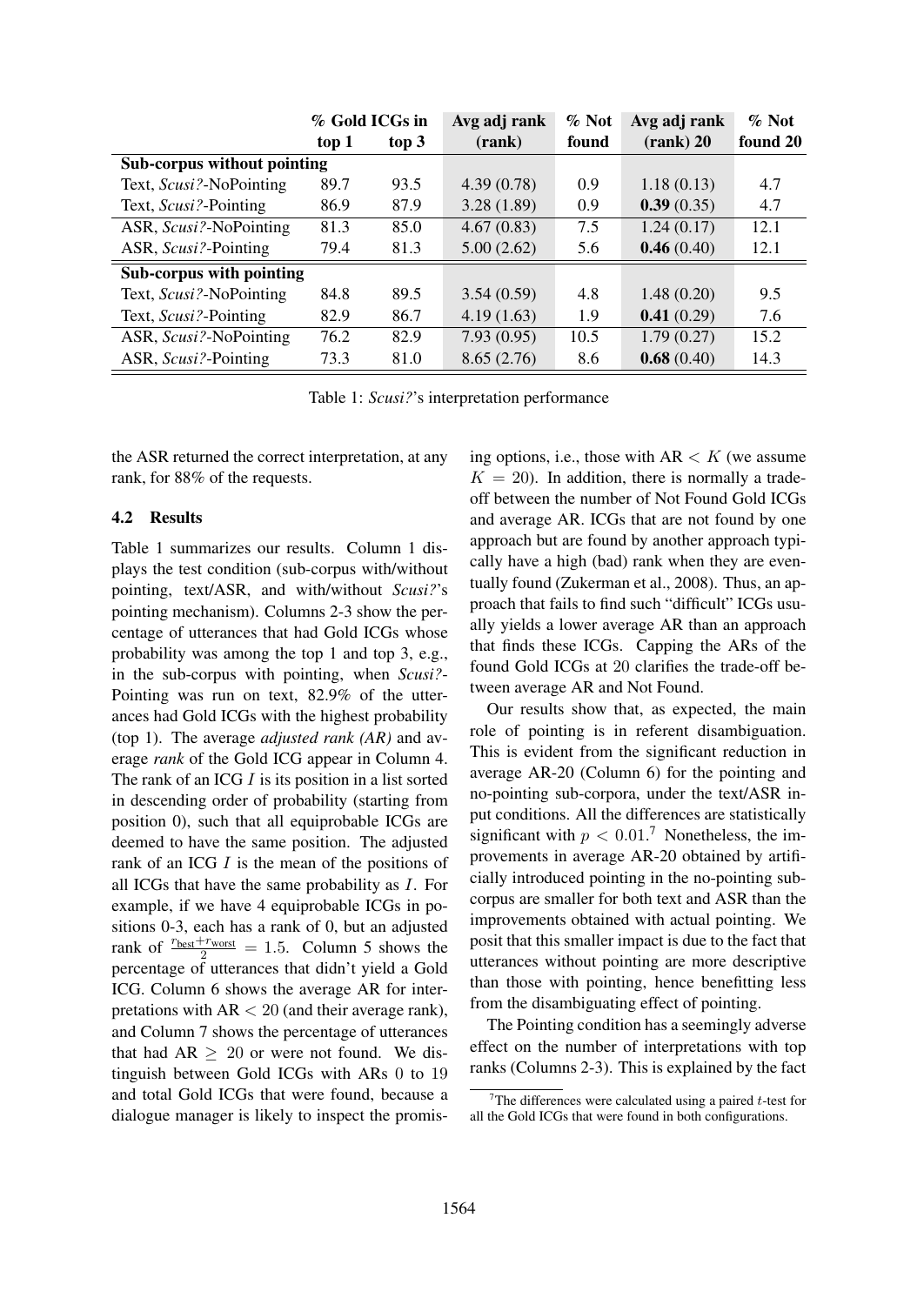that all equiprobable interpretations have the same rank, which happens more often under the No-Pointing condition than under the Pointing condition (as pointing has a disambiguating effect).

Finally, under all conditions, the rank of the request at the 75%-ile is 0, which indicates creditable performance. The larger number of Not Found Gold ICGs for the ASR condition is expected, as the ASR failed to find 12% of the correct texts on average, performing worse for the pointing sub-corpus. The other Not Found Gold ICGs were mainly due to parsing preferences, and multiple parses for some utterances that had the word "thing" (which matched all objects).

## 5 Related Research

Gesture recognition systems endeavour to detect the gesture being made. Common approaches include Hidden Markov Models, e.g., (Nickel and Stiefelhagen, 2003), and Finite State Machines, e.g., (Li and Jarvis, 2009). Systems that focus on pointing also identify the target object, without recognizing the type of this object (Nickel and Stiefelhagen, 2003; Li and Jarvis, 2009).

Most of the research in gesture and speech integration focuses on pointing gestures, employing speech as the main input modality, and using semantic fusion to combine spoken input with gesture. Different approaches are used for gesture detection, e.g., vision (Stiefelhagen et al., 2004; Brooks and Breazeal, 2006) and sensor glove (Corradini et al., 2002); and for language interpretation, e.g., dedicated grammars (Stiefelhagen et al., 2004; Brooks and Breazeal, 2006) and keywords (Einstein and Christoudias, 2004). Fusion is variously implemented using heuristics based on temporal overlap (Bolt, 1980; Johnston et al., 2002), querying a gesture-sensing module when ambiguous referents are identified (Fransen et al., 2007), or unification to determine which elements can be merged (Corradini et al., 2002; Stiefelhagen et al., 2004). These are sometimes combined with search techniques coupled with penalties (Einstein and Christoudias, 2004; Brooks and Breazeal, 2006). With the exception of Bolt's system, these systems were tested on utterances that were quite short and constrained.

Our approach integrates spatial and temporal

aspects of gesture into our probabilistic formalism (Zukerman et al., 2008), focusing on the effect of pointing on object salience. Other saliencebased approaches are described in (Einstein and Christoudias, 2004; Huls et al., 1995). However, they are not directly comparable with our approach, as they use salience to weigh the importance of factors pertaining to gesture-speech alignment, but there is no uncertainty associated with the visual salience resulting from pointing.

Our use of a probabilistic parser enables us to handle more complex utterances than those considered by most speech-gesture systems (Section 2). At the same time, we do not yet handle speech disfluencies, which are currently handled by (Einstein and Christoudias, 2004; Stiefelhagen et al., 2004). Also, at present we do not consider the challenges pertaining to the real-time synchronization of the output of a gesture-sensing and a speech-recognition system (Stiefelhagen et al., 2004; Brooks and Breazeal, 2006).

# 6 Conclusion and Future Work

We have extended *Scusi?*, our spoken language interpretation system, to incorporate pointing gestures. Specifically, we have offered a formalism that takes into account relationships between aspects of gesture and spoken language to integrate information about pointing gestures into the estimation of the probability of candidate interpretations of an utterance. Our empirical evaluation shows that our formalism significantly improves interpretation accuracy.

In the future, we propose to refine our model of demonstrative determiners. We also intend to perform sensitivity analysis regarding the accuracy of the vision system, and that of the gesture recognition system. In addition, we will conduct user studies to gain insights with respect to conditions that influence the probability of pointing, e.g., type of object and its position relative to the speaker.

#### Acknowledgments

This research was supported in part by ARC grant DP0878195. The authors thank R. Jarvis and D. Li for their help with the gesture system.